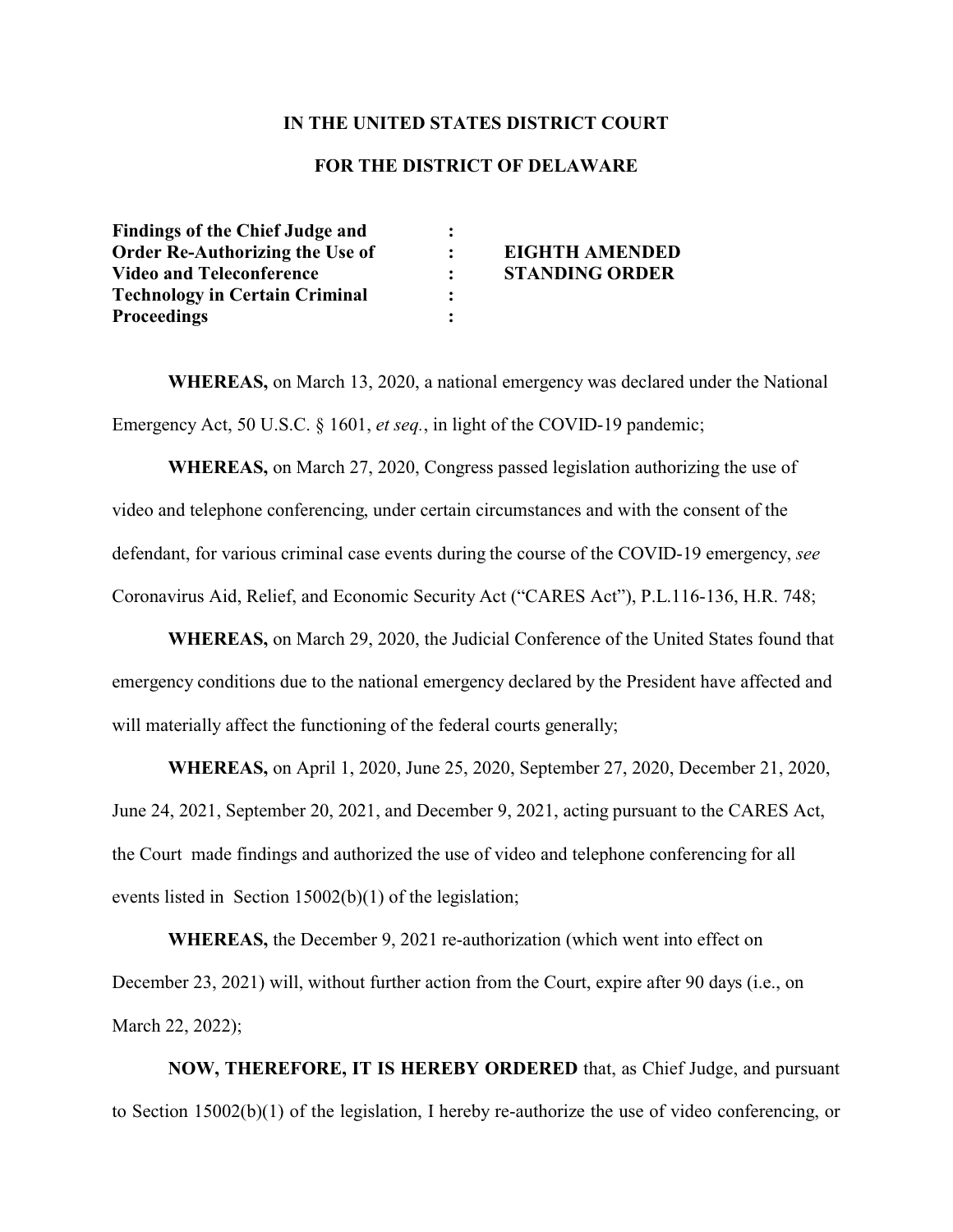telephone conferencing if video conferencing is not reasonably available, for all events listed in Section 15002(b) of the legislation, that is:

- Initial appearances under Rule 5 of the Federal Rules of Criminal Procedure;
- Detention hearings under section 3142 of title 18, United States Code;
- Preliminary hearings under Rule 5.1 of the Federal Rules of Criminal Procedure;
- Waivers of indictment under Rule 7(b) of the Federal Rules of Criminal Procedure;
- Arraignments under Rule 10 of the Federal Rules of Criminal Procedure;
- Probation and supervised release revocation proceedings under Rule 32.1 of the Federal Rules of Criminal Procedure;
- Pretrial release revocation proceedings under section 3148 of title 18, United States Code;
- Appearances under Rule 40 of the Federal Rules of Criminal Procedure;
- Misdemeanor pleas and sentencings as described in Rule  $43(b)(2)$  of the Federal Rules of Criminal Procedure; and
- Proceedings under chapter 403 of title 18, United States Code (the "Federal Juvenile Delinquency Act"), except for contested transfer hearings and juvenile delinquency adjudication or trial proceedings.

Pursuant to Section 15002(b)(2), I further specifically find that felony pleas under Rule 11 of the Federal Rules of Criminal Procedure and felony sentencings under Rule 32 of the Federal Rules of Criminal Procedure cannot regularly be conducted in person in this District without seriously jeopardizing public health and safety. As a result, if a judge in an individual case finds, for specific reasons, that a felony plea or sentencing in that case cannot be further delayed without serious harm to the interests of justice, the judge may, with the consent of the